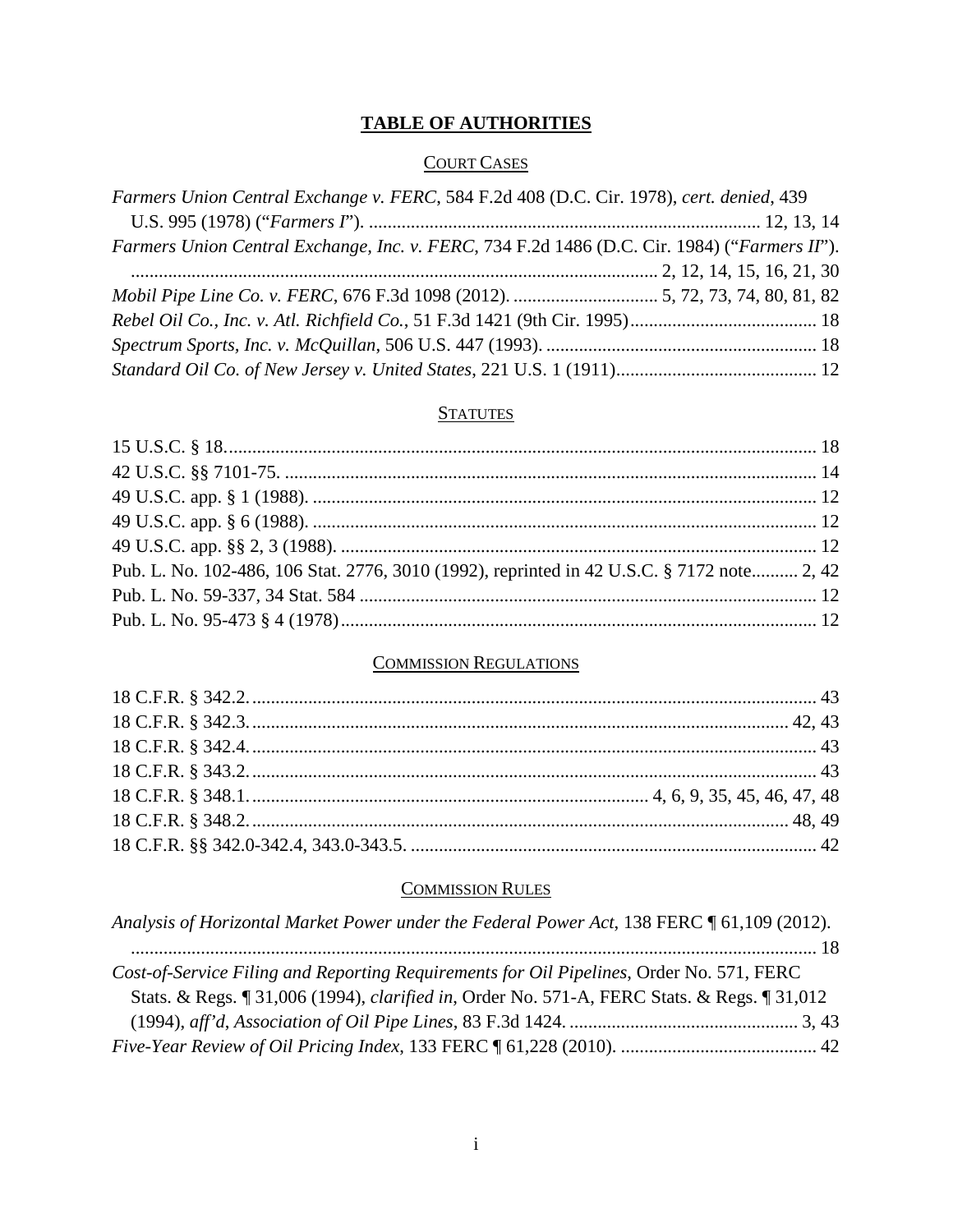*Market-Based Ratemaking for Oil Pipelines*, Order No. 572, FERC Stats. & Regs. ¶ 31,007 (1994), *reh'g denied*, Order No. 572-A, 69 FERC ¶ 61,412 (1994), *aff'd*, *Association of Oil Pipe Lines v. FERC*, 83 F.3d 1424................ 3, 4, 6, 9, 11, 30, 35, 43, 44, 45, 46, 47, 48, 49, 82 *Revisions to Oil Pipeline Regulation Pursuant to the Energy Policy Act of 1992*, Order No. 561, FERC Stats. & Regs. ¶ 30,985 (1993), *modified on reh'g*, Order No. 561-A, FERC Stats. & Regs. ¶ 31,000 (1994), *aff'd*, *Association of Oil Pipe Lines v. FERC*, 83 F.3d 1424 (D.C. Cir. 1996). .................................................................................................................................... 3, 42

#### COMMISSION CASES

| Buckeye Pipe Line Co., L.P., Opinion No. 360, 53 FERC 161, 473 (1990). 2, 4, 5, 6, 7, 10, 11, 19,                           |  |
|-----------------------------------------------------------------------------------------------------------------------------|--|
| 21, 23, 24, 25, 26, 27, 28, 29, 57                                                                                          |  |
| Buckeye Pipe Line Co., L.P., Opinion No. 360-A, 55 FERC [61,084 (1991) 2, 30                                                |  |
|                                                                                                                             |  |
|                                                                                                                             |  |
|                                                                                                                             |  |
|                                                                                                                             |  |
|                                                                                                                             |  |
|                                                                                                                             |  |
| Enterprise Products Partners L.P., 146 FERC 161,115 (2014). 4, 5, 6, 7, 8, 9, 31, 40, 67, 76, 77,<br>78, 79, 80, 81, 82     |  |
|                                                                                                                             |  |
| Enterprise TE Products Pipeline Co. LLC, 141 FERC ¶ 63,020 (2012) (Initial Decision).  5, 10,                               |  |
| 11, 25                                                                                                                      |  |
| Enterprise TE Products Pipeline Company LLC, Opinion No. 529, 146 FERC [61,157 (2014) 5,<br>7, 8, 9, 10, 11, 62, 77, 79, 82 |  |
|                                                                                                                             |  |
| Kaneb Pipe Line Operating Partnership, L.P., 83 FERC 161,183 (1998) 9, 10, 41, 51, 52, 82                                   |  |
|                                                                                                                             |  |
|                                                                                                                             |  |
| Mobil Pipe Line Co., 133 FERC 161,192 (2010).  5, 7, 8, 11, 27, 32, 69, 70, 71, 72, 80, 82                                  |  |
|                                                                                                                             |  |
|                                                                                                                             |  |
| SFPP, L.P., 102 FERC 1 61,240 (2003), reh'g denied, 104 FERC 1 61,136 (2003).  54, 55                                       |  |
|                                                                                                                             |  |
|                                                                                                                             |  |
|                                                                                                                             |  |
|                                                                                                                             |  |